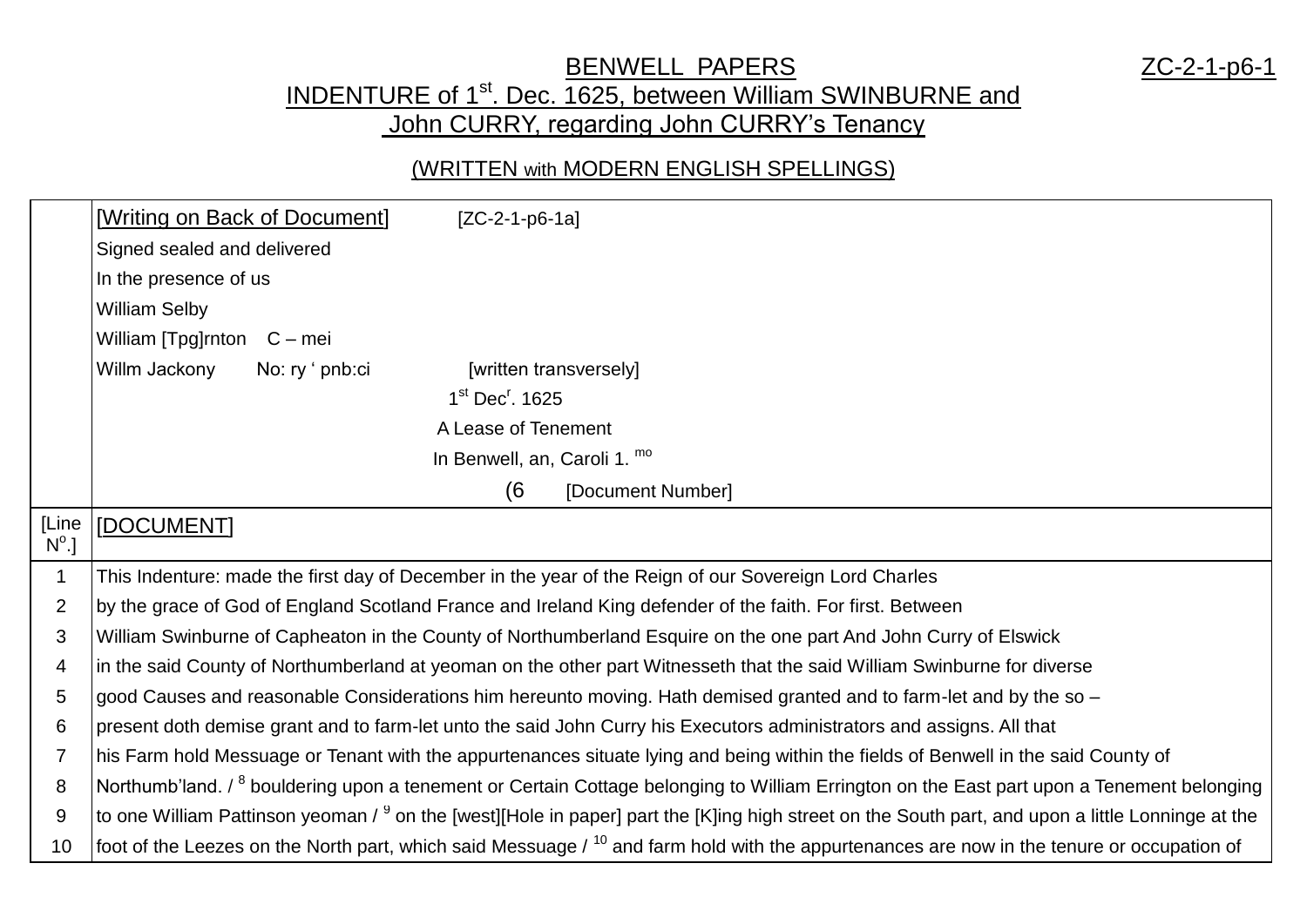11 the said John Curry or his assigns. **To have and to** hold / <sup>11</sup> the said Messuage and farm hold, and all other the premisses with the 12 appurtenances together with all houses edifices and building byers / stables, garths /  $^{12}$  backsides whatsoever heretofore to the same 13 belonging or in any wise appertaining unto the said John Currye From the Feast of Pentecostal last / <sup>13</sup> past before the date hereof unto the 14 full end and term of Twenty and one year thence next ensuing fully to be Complete ended and run. – / <sup>14</sup> **Yealding** and paying therefore 15 yearly and every yearly and every year unto the said William Swinburne his heirs Executors and assigns / <sup>15</sup> the yearly rent of Ten pounds 16 | lawful money of England, that is to say at the Feast of Sc<sup>t</sup> Martin the Bishop in winter and at  $/16$  the feast of Pentecostal by even and equal 17 portions. **And is** it shall happen the said yearly rent of ten pounds to be behind and unpaid in part / <sup>17</sup> or in all by the space of Twenty days 18 after any of the said feast days in which in ought to be paid. That then and from thence fourth it shall / <sup>18</sup> and may be lawful, to and for the said 19 William Swinburne his heirs and assigns in to all and singular the said Messuage and Farm hold and all / <sup>19</sup> other the premisses with the 20 appurtenances, to re-enter and the same to re-have and re-possess and [enjoy] and in his or their former estate to stand  $\ell^{20}$  be and remain 21 any thing herein contained to the contrary notwithstanding. And the said William Swinburne for him his heirs /<sup>21</sup> and assigns doth Covenant 22 | promise and grant to and with the said John Curry his Executors and assigns, that if he the said John Curry his Executors / <sup>22</sup> and assigns or any of them, shall at any time hereafter be desirous to yield and give up this present demise into the hands of the said William Swinburne  $23$   $\frac{1}{23}$  his heirs or assigns to be cancelled and defaced, that then upon one half years warning given by the said John Curry his Executors or 24 assigns into  $\ell^{24}$  the said William Swinburne for him his heirs or assigns, that he the said John Curry is willing to depart from the premises, then

25 this present lease to become void. / <sup>25</sup> and of none effect according to the true intent and meaning of these present. And the said John Curry 26 for him his Executors and assigns /  $^{26}$  doth Covenant promise and grant to and with the said William Swinburne his Executors and assigns, 27  $\frac{1}{2}$  that he the said John Curry shall and will / <sup>27</sup> at all times hereafter and from time to time during the said term will and sufficiently repair 28 maintain and keep all and singular the premisses /  $^{28}$  and any part and parcel in good and sufficient reparations as now they be at the making 29 hereof. And also it is Covenanted and agreed upon by  $\ell^{29}$  and between the said parties, that is there shall arise any difference or [contra' sw] 30  $\,$  touching the demise of the premises amongst the other tenement and /  $^{30}$  the said John Currie, that then upon Complaint made unto the said 31 William Swinburne there landlord of the same by any of them, that then and upon  $\beta$ <sup>31</sup> such Complaint made, the differences [strifes] and 32  $\parallel$  [Cutrauses] amongst them shall be ended and determined, by their said lord and master, as in his wisdom  $\frac{1}{2}$  and good discretion shall so 33 | meet me. And it is covenanted and agreed upon by and between the said parties, that is at any time the said William / <sup>33</sup> Swinburne his heirs 34  $\,$  or assigns shall during the said term either sell his part of the Freehold lands above mentioned or buy all the rest of the other /  $^{34}$  Freehold lands bona fide, that then after three years occupation of the premisses by the said John Curry or his assigns, and upon one years warning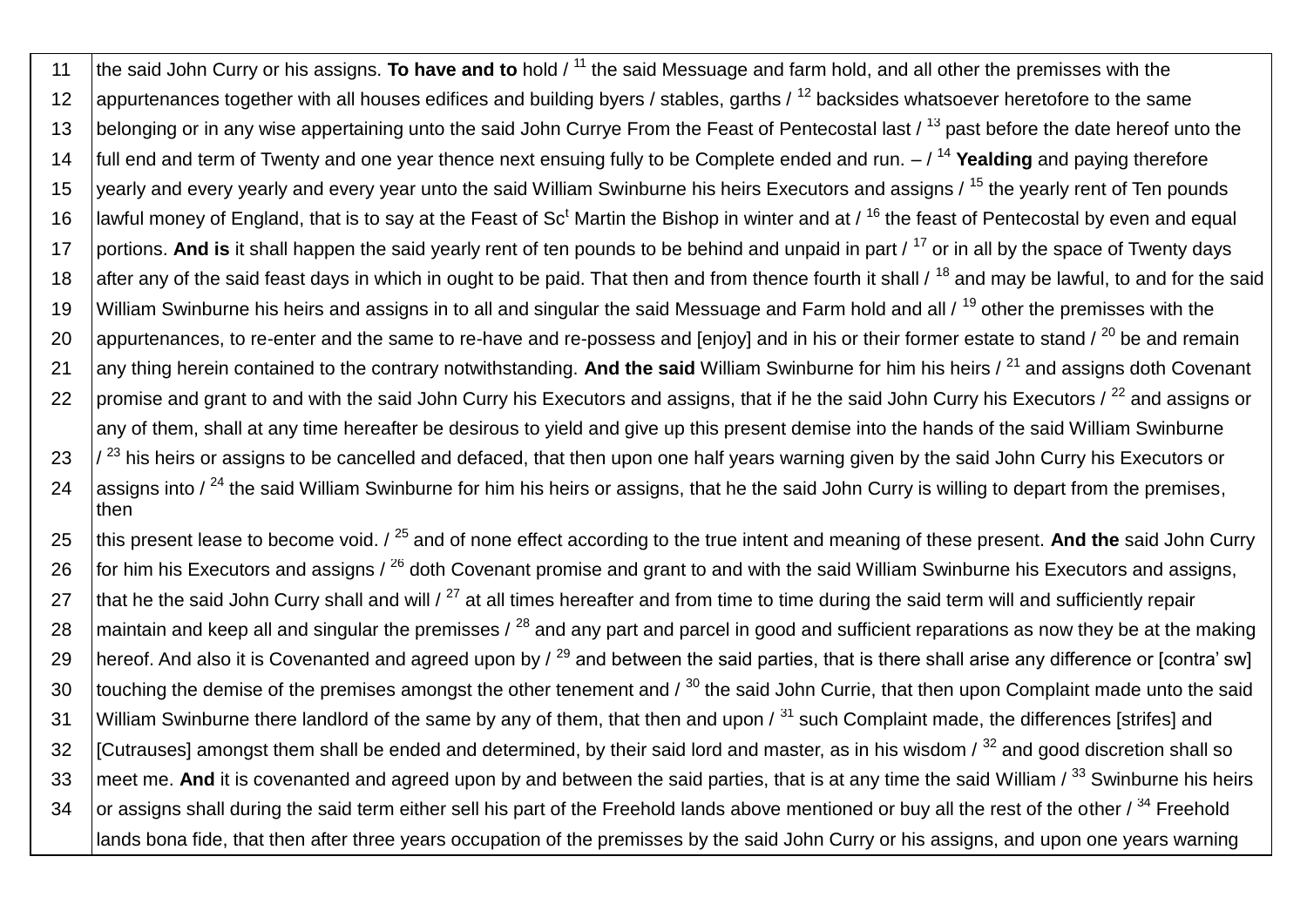| 35 | Given / 35 unto the said William Swinburne his heirs or assigns, after the occupation of the said three years, and so consequently after any                   |
|----|----------------------------------------------------------------------------------------------------------------------------------------------------------------|
| 36 | three years and upon one / $^{36}$ years warning during the said term, this lease to become void and of none effect, or [il]s to be in force any thing         |
| 37 | herein mentioned to the Contrary not $-$ / $^{37}$ withstanding And Further it is the true intent and meaning of both the said parties, that this lease        |
| 38 | shall not r[enicu]ise be [p'ri dici] all or hurtful onto the said / <sup>38</sup> William Swinburne his executors or assigns [tompige] (or Concerning line way |
| 39 | leave or other title for winning or getting of Coals within the said grounds / 39 And the said William Swinburne for himself his heirs and assigns             |
| 40 | Covenants and grants to and with the said John Curry his Executors and $/$ <sup>40</sup> assigns, that it shall and may be lawful to and for the said John     |
| 41 | Curry his executors or assigns by virtue hereof to have hold occupy and [enjoy] the said demised $\ell^{41}$ premisses for the yearly rent above               |
| 42 | reserved peaceably and quietly without any lawful let eviction or expulsion of him the said William Swinburne his heirs and assigns / <sup>42</sup> during     |
|    | the said term by these persons <b>In Witness</b> whereof the parties abo[vesa]id to these present Indentures Interchangeably have set their hand               |
| 43 | and seals $/$ <sup>43</sup> the day and year first above written.                                                                                              |
| 44 | Swinburn                                                                                                                                                       |

[ZC-2-1-p6-1]

# (WRITTEN with OLD ENGLISH SPELLINGS)

| [Writing on Back of Document] |                 | $[ZC-2-1-p6-1a]$              |                        |
|-------------------------------|-----------------|-------------------------------|------------------------|
| Signed sealed and delivered   |                 |                               |                        |
| In the p'sence of us          |                 |                               |                        |
| <b>William Selby</b>          |                 |                               |                        |
| William [Tpg]rnton C – mei    |                 |                               |                        |
| Willm Jackony                 | No: ry ' pnb:ci |                               | [written transversely] |
|                               |                 | $1st$ Dec <sup>r</sup> , 1625 |                        |
|                               |                 | A Lease of Tenement           |                        |
|                               |                 | In Benwell, an, Caroli 1. mo  |                        |
|                               |                 | (6                            | [Document Number]      |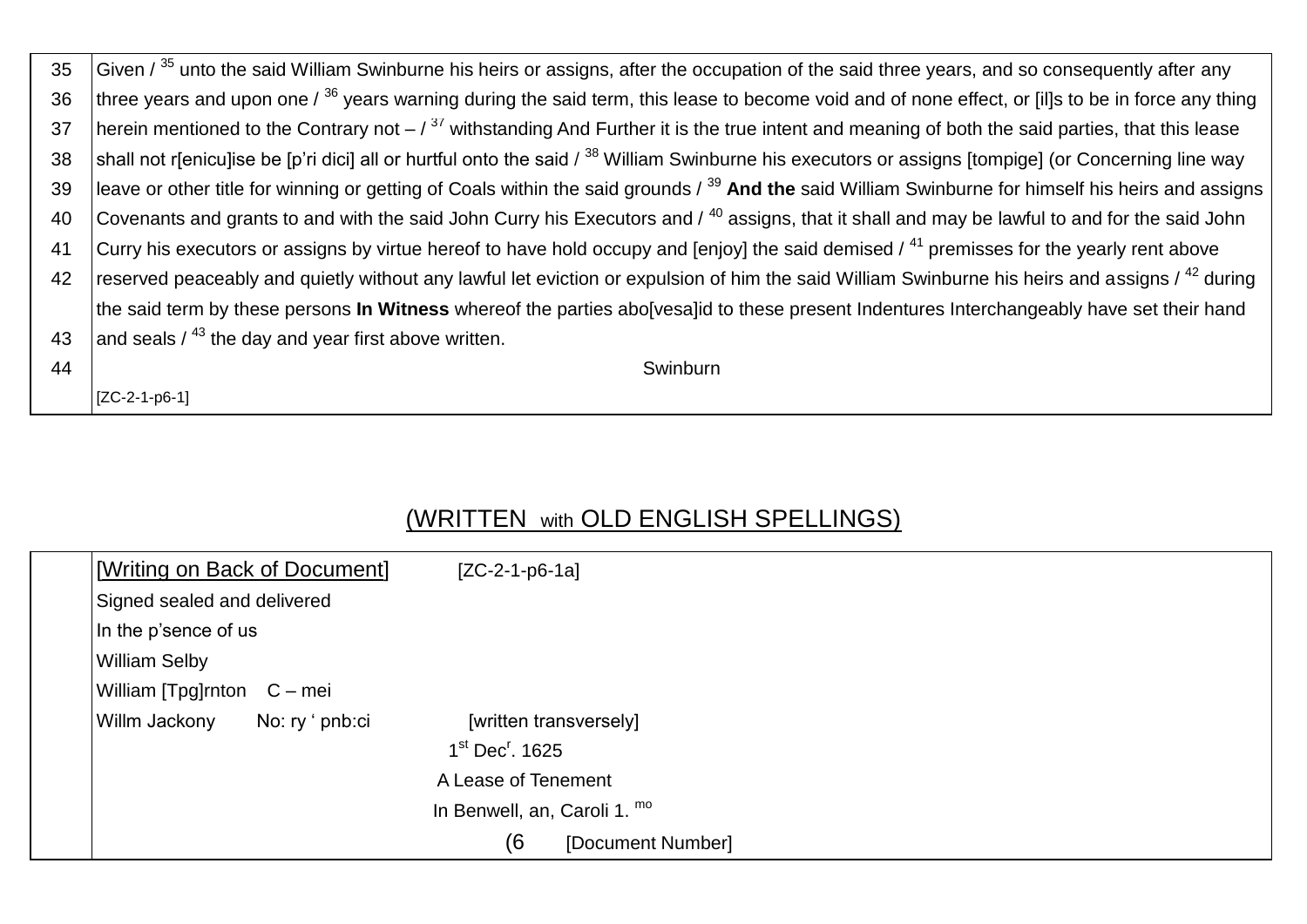| [Line<br>$N^{\circ}$ .] | [DOCUMENT]                                                                                                                                                                           |
|-------------------------|--------------------------------------------------------------------------------------------------------------------------------------------------------------------------------------|
| $\mathbf 1$             | This Indenture: made the first daye of December in the yeare of the Reigne of our Sov'aigne Lord Charles                                                                             |
| $\overline{2}$          | by the grace of God of England Scotland Frannce and Irelande Kinge defender of the faith. For first. Betwene                                                                         |
| 3                       | will'm Swinborne of Captheaton in the Countie of Northumb'land Esq <sup>r</sup> on thone ptie And John Curry of Elswick                                                              |
| 4                       | in the saide Countie of Northumb'land at yeo: on thother ptie Witnesseth that the saide will'm Swinborne for diw's                                                                   |
| 5                       | good Causes and reasonable Consideracons him herevnto movinge. Hath demised graunted and to farme letten and by the so -                                                             |
| 6                       | presente doth demise graunt and to farme let vnto the saide John Currye his Executors admi'strators and assignes. All that                                                           |
| 7                       | his Farm holde Messuaige or Tennent with thapp'tenances scituate lyinge and beinge within the feildes of Benwell in the said Countie of<br>Northumb'land.                            |
| 8                       | bounderinge vpon a teniment or Certaine Cottage belonginge to will'm Errington on the East parte vpon a Teniment belonginge to one will'm<br>Pattinson yeo                           |
| 9                       | on the [west][Hole in paper] parte the [K]inge high streat on the South parte, and vpon a little Lonninge att the foote of the Leezes on the North  <br>parte, which saide Messuaige |
| 10                      | and farm hold with thapp'tenances are nowe in the tennure or occupacon of the said John Currye or his assignes. To have and to holde                                                 |
| 11                      | the saide Messuaige and farm holde, and all other the p'misses with thapp'tenances together with all howses edifices and buildinge byers /<br>stables, garthes                       |
| 12                      | backsides whatsoever heretofore to the same belonginge or in aniewise appteyninge vnto the saide John Currye From the Feast of Penticost<br>last                                     |
| 13                      | past before the date hereof vnto the full ende and tearme of Twentie and one yeres thence next ensuinge fully to be Compleat ended and<br>runn. $-$                                  |
| 14                      | Yealdinge and payinge therfore yerely and e[v]'ye yerely and e[v]'ye yeare vnto the said will'm Swinborne his heires Executors and assignes                                          |
| 15                      | the yearely rent of Tenn poundes lawfull money of Englande, that is to saye att the Feast of Sc <sup>t</sup> Martin the Bushopp in winter and att                                    |
| 16                      | the feast of Penticost by even and equall porcons. And is it /shall happen the saide yerely rent of ten poundes to be behinde and unpaied in<br>parte                                |
| 17                      | or in all by the space of Twentie dayes after anie of the saide feast dayes in which in ought to be paied. That then and from thence fourth it<br>shall                              |
| 18                      | and may be lawfull, to and for the said Will'm Swinborne his heires and assignes in to all and singular the saide Messuaige and Farm holde<br>and all                                |
| 19                      | other the P'miss's with thapp'tenances, to re[e]nter and the same to rehave and repossesse and inoye and in his or their former estate to                                            |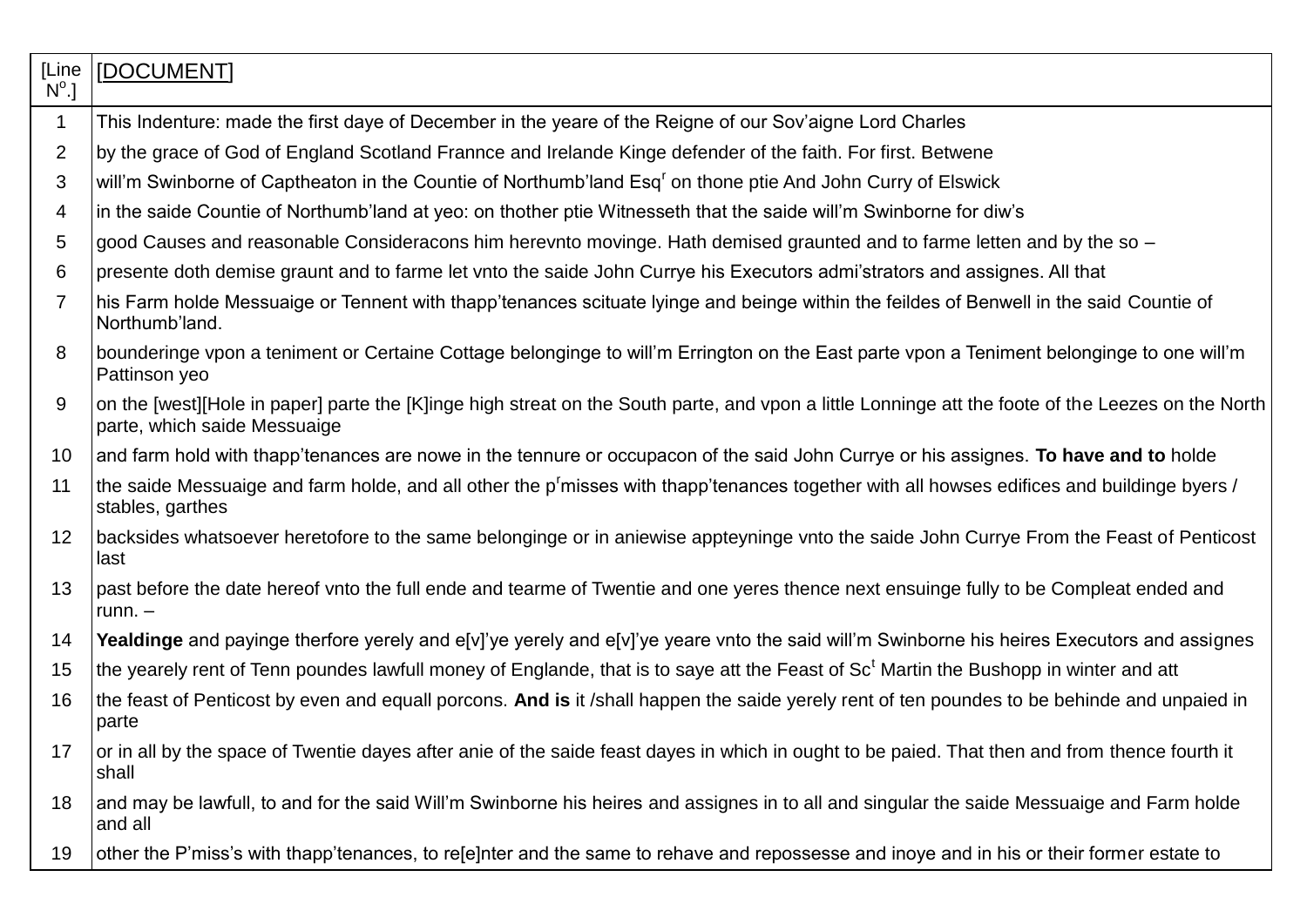|    | stande                                                                                                                                                                      |
|----|-----------------------------------------------------------------------------------------------------------------------------------------------------------------------------|
| 20 | be and remaine anie thinge herein contayned to the contrarie notwithstandinge. And the saide will'm Swinborne for him his heires                                            |
| 21 | and assignes doth Covenaunt promis and graunt to and with the saide John Currye his Executors and assignes, that if he the saide John<br><b>Currye his Executors</b>        |
| 22 | and assignes or anye of them, shall att anie tyme heresfter be desiorous to yeald and give vpp this present demise into the handes of the<br>saide will'm Swinborne         |
| 23 | his heires or assignes to be cancelled and defaced, that then vpon one halfe yeares warninge geven by the saide John Currye his Executors<br>or assignes vnto               |
| 24 | the saide will'm Swinborne for him his heires or assignes, that he the saide John Curry is willinge to departe from the p'miss's, then this p'sent<br>lease to becom voide. |
| 25 | and of none effect accordinge to the true intent and meaninge of these p'sente. And the saide John Curry for him his Executors and assignes                                 |
| 26 | doth Covenaunt promis and graunt to and with the saide will'm Swinborne his Executors and assignes, that he the saide John Curry shall and<br>will                          |
| 27 | att all tymes hereafter and from tyme to tyme duringe the saide tearme will and sufficiently repaier maintaine and keepe all and singuler the<br>p'miss's                   |
| 28 | and anye parte and pcell in good and sufficient rep'acons as now they be att the makinge hereof. And allso it is Covenanted and agreed vpon<br>by                           |
| 29 | and betwene the saide pties, that is ther shall arise anie difference or contra' sw toc[h]inge the demise of the p'miss's amongst the other<br>tennente and                 |
| 30 | the saide John Currie, that then vpon Complaint made vnto the saide will'm Swinborne there landlorde of the same by anie of them, that then<br>and vpon                     |
| 31 | such Complaint made, the differences [st]rifes and C[utrauses] amongst them shalbe ended and determined, by there saide lorde and master,<br>as in his wisdome              |
| 32 | and good discrecon shall soe me meetse. And it is covenented and agreed vpon by and betwene the saide pties, that is att anie tyme the<br>saide will'm                      |
| 33 | Swinborne his heires or assignes shall duringe the saide tearme either sell his parte of the Frehold landes above menco'ed or buye all the rest<br>of the other             |
| 34 | Frehold landes bona fide, that then after thre yeres occupa'con of the p'miss's by the saide John Currye or his assignes, and vpon one yeres<br>warninge geven              |
| 35 | unto the saide will'm Swinborne his heires or assignes, after the occupa'con of the saide thre yeres, and so consequently after enye thre yeres<br>and vpon one             |